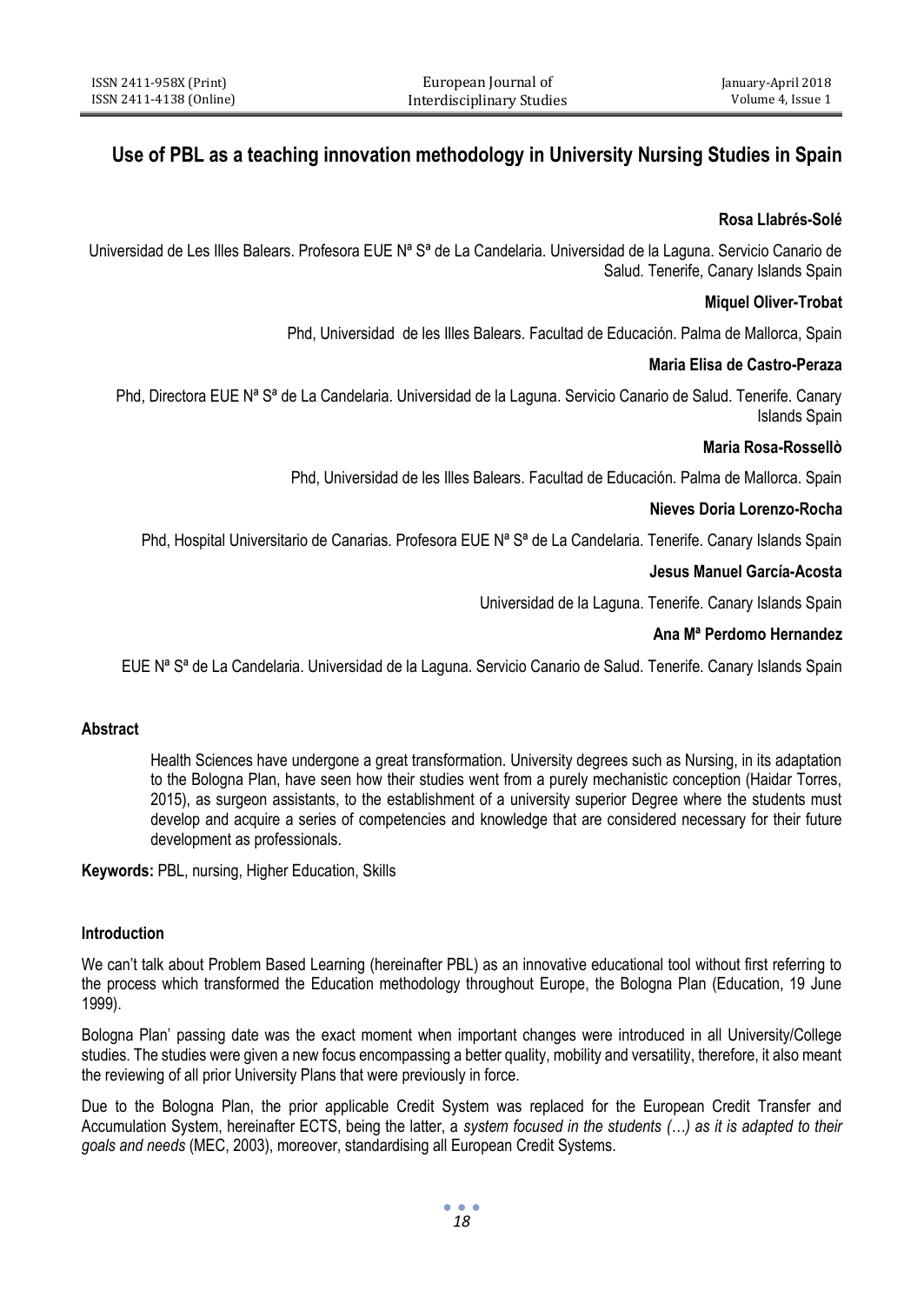| ISSN 2411-958X (Print)  | European Journal of       | January-April 2018 |
|-------------------------|---------------------------|--------------------|
| ISSN 2411-4138 (Online) | Interdisciplinary Studies | Volume 4. Issue 1  |

This new focus, generated a series of relevant methodological changes over faculties, as the professors' role needed to be adjusted to this new educational concepts, becoming a supportive roleplay throughout the teaching process, operating as a tutor and guide in order to orientate the students through their learning.

What is more, this learning and knowledge to be acquired *is part of the educational activities where in-person lessons are one of the necessary elements to achieve a series of skills* (Credit Transfer and Accumulation, 2002).

The approach to the labour market is established as one of the Bologna Plan's principles, being this principle crucial within the Health Science Field.

The ageing of the population, the development of new technologies within the field and the new demands of consumers with a broader access to information, have made the approach to the labour market in Faculties, crucial.

Even a document made by the UNESCO Chair (Education, 2006) establishes the need of new innovative educational methodologies to narrow the breach between the professional reality and the existent training itinerary, especially in the Health Science Field.

By means of this goal, self-learning and the acquisition of new skills and aptitudes is essential, which means that the amassing of theoretical knowledge becomes the background of this new methodological tools.

Moreover, those abovementioned skills encompass knowledge, attitudes, and moral values which will allow the students to overcome all academic and professional hindrances (Ariño, 2010).

PBL has been revealed as a methodological tool capable of perfectly adjusting itself to all new learning and teaching schemes, (Alcolea-Cosín et al. 2012).

The most relevant elements of PBL (Branda, 2004) are the student learning goals, the cases (directly taken from clinical practice) and an evaluation system in tune with the learning tools.

PBL looks forward to achieving a certain goal predefined and set in a practical case. Students work in small teams, orientated by a tutor that guides them. The group reads, interprets, analyses and thinks up the necessary information to solve the problem and reach the goal. Therefore, the students must be able to use rational strategies to identify concrete concepts, not just in the case in question but in similar situations.

With the PBL usage, universities want students to obtain the necessary skills to integrate all historical field limited knowledge in the form of courses, resulting in an integral and interrelated learning.

Spanish literature already includes some works regarding the experience of using PBL with College students, especially in the Health Science Field (Armenta Hernández, Salinas Urbina, and Mortera Gutiérrez 2013) and nursing (Alcolea-Cosín et al. 2012).

The main difference between our research proposal and the Spanish literature lies within the use of PBL in nursing Degrees as a pedagogical tool able to act as a link among the different courses. That means the development of transversal and specific skills.

What is more, in this case in particular, introducing the PBL method in all first-year courses of the Nursing Degree will allow students to visualise their future patients as a whole, thus promoting a breach of the traditional subjects/courses academic seal (which, to be said have a narrower approach to the Healthcare world).

This reality has triggered the start of this study, and the goal of which being the integration of the PBL methods with the support of the students, determining the satisfaction level of the whole university community with this pedagogical tool.

# **Methodology:**

The courses, which were selected to impart in an integrated manner and within the PBL methodology, were: Human Anatomy and Histology, Biochemistry and Nutrition, Physiology and Pathophysiology and Research and Evidence-Based Nursing. All of them were compulsory courses in relation to the Nursing degree 1<sup>st</sup> year and semester with 6 ECTS each.

In all of them, a continuous evaluation was carried out, and the PBL results represented a 20% of the total mark of each student in each course.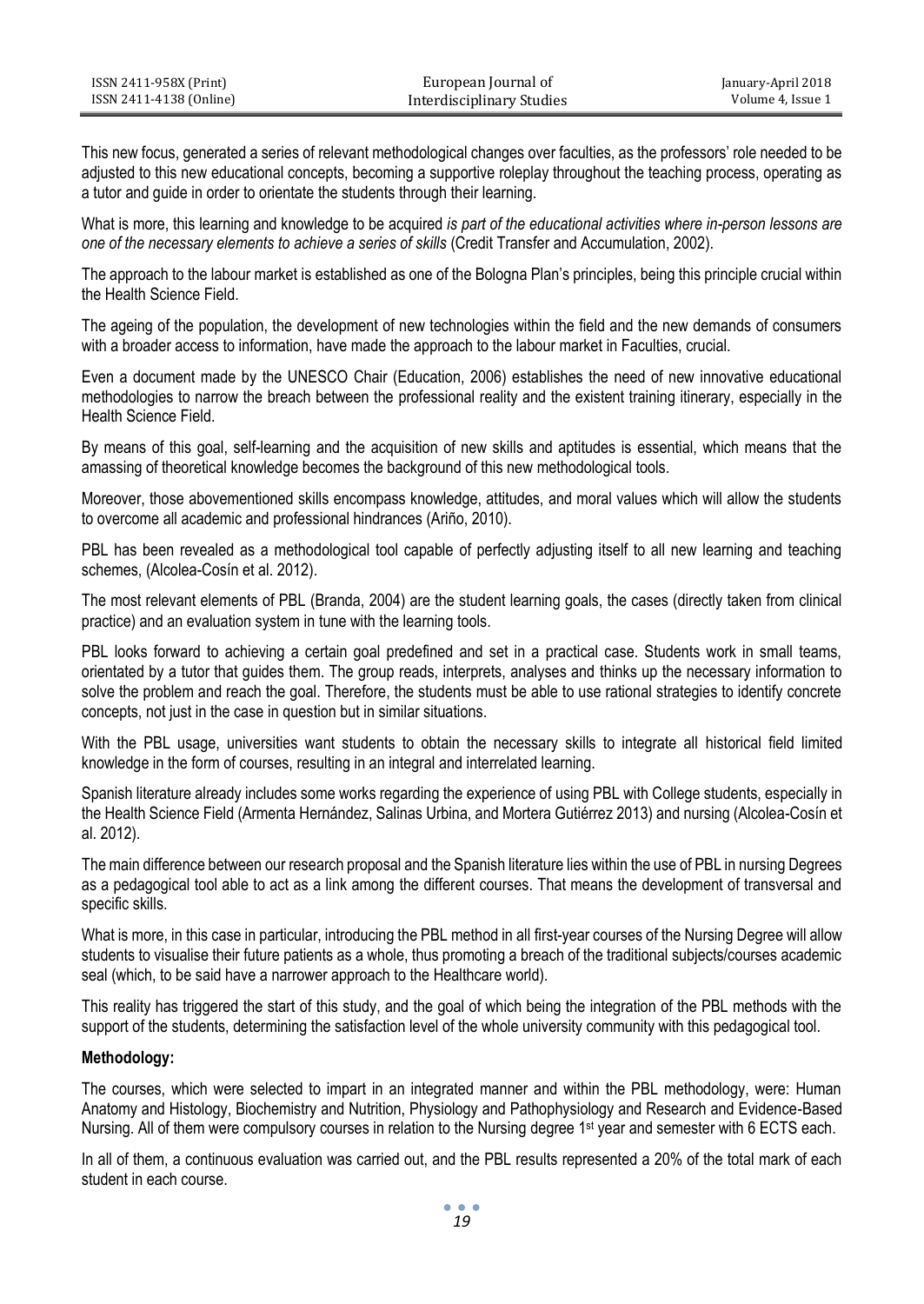| ISSN 2411-958X (Print)  | European Journal of       | January-April 2018 |
|-------------------------|---------------------------|--------------------|
| ISSN 2411-4138 (Online) | Interdisciplinary Studies | Volume 4. Issue 1  |

The methodological scheme used for the introduction of the PBL was divided into five stages:

*PHASE I: Discussion Groups (ABP methodology), where it is decided: Selection of subjects. Introduction to PBL, (Exhibition). Training workshop, (tutors)*

*PHASE II: Discussion Groups (tutors, experts), where it is decided: Experts and case generation. Evaluation, types: selfevaluation, peer evaluation, tutor evaluation, satisfaction*

*PHASE III: Start-up and development of the PBL, where it is carried out: Assessment tutor, peer, self-evaluation. Student satisfaction Interaction of students, forum and virtual classroom*

*PHASE IV: Evaluation of knowledge generated by the January call.*

*PHASE V: Evaluation of long-term knowledge, generated by the July call.*

Prior to the start of this stages, all faculties were offered to participate in the PBL initiative, therefore, the project began with those who wanted to support it.

Once the practical case was elaborated considering the content of the subject (Schedule I), we proceeded to implant the figure of the expert as an integrating element and joint point between the daily professional practice and the learning context. Together, the expert and the professor become the main pillar for the development and implementation of the PBL.

Therefore, the professional knowledge of the expert and the theoretical knowledge of the lecturer, jointly, are the key to success regarding the PBL implementation (Wosinski et al. 2018)

Straightaway, students received an introductory class and were offered information about the characteristics and main aspects of the PBL methodology.

The PBL was developed and carried out during three two hours sessions that took place weekly. The students were divided into groups which performed the reading, analysis and treatment of the case presented to them since this method comprehends a social, participative, and dynamic process that favours and impulses the achievement of the goals (Castro-Peraza et al., 2016).

At last, the students' satisfaction with the applied PBL methodology, was evaluated by means of an anonymous survey concerning 20 questions to be punctuated from 0 to 10 according to the grade of the agreement, being 10 de maximum scale (fully agreement).

What is more, the survey included an option for the students to express their own opinion regarding their PBL experience. The reliability, accuracy and trustworthiness of the survey were tested with Cronbach's alfa (0,815), and it was created by the professors with the participation and support of an experts group.

# **Results**

The response rate was 89.8% (n = 60). 86.4% were women and 13.6% were men. The average age was 21.6 (sd 3.39). No student had had previous experience in PBL. There were students from other degrees (29. 5%). The 20.5% were combining work and studies.

A 72.7% of the students believed the experience of PBL to be very positive. The 90.9% would recommend repeating the experience in the following years.

When the students were asked to evaluate the different learning methods that had been used throughout the different degree courses, they considered the PBL methodology to be the best, and therefore it was well rated, however, on the other hand, the master class was the lowest rated methodology.

Regarding the last question, which asked the students to evaluate their experience in their own words, they mostly stated the following:

*"I have learned a lot, I liked the used work dynamics"*

*"I liked the experience"*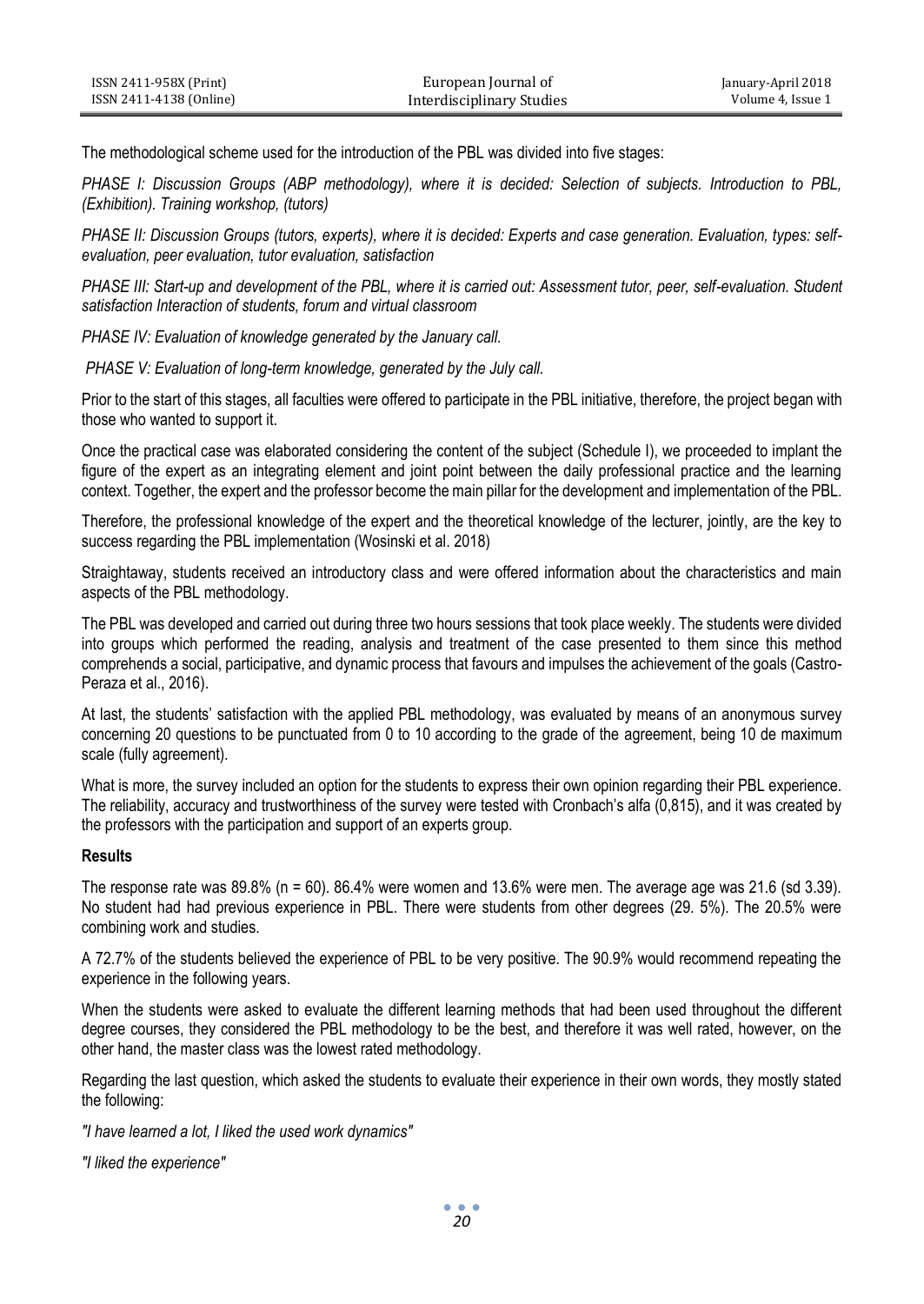*"It allows us to put our knowledge in common"*

*"It motivates us to move forward"*

*"It allows us to realize the great amount of knowledge we have"*

*"This type of motivation throughout the sessions is fundamental for our progress"*

The PBL' methodology global rate reached an 8.84 score (sd 0.8). The self-assessment of the students reached a 7.86 score (sd 0.93). The evaluation between the tutor and the students scored an 8.93 (sd 0.96) and the method was considered as a crucial way to improve the student-teacher relationship by an 8.7 (sd 1.3).

## **Conclusions**

The obtained results prove that the PBL experience turned out to be highly positive, as it meant, according to the students, the improving of their skills and knowledge, moreover being these results equal to similar experiences that had been already carried out by other authors (Zúñiga Arbalti et al. 2017; González et al. 2014; González-Hernando et al. 2013).

In our Faculty, the use of a hybrid methodology encompassing PBL and master sessions has had good results. Even in previous researchers (De Castro et al. 2013; Kang et al. 2015) the PBL method reached good results and meant the student's improvement in problems resolution and self-oriented learning.

Notwithstanding, there are a few drawbacks in relation to the PBL methodology that needs to be pointed out, as it is our duty as professors. Given that PBL consists basically in a collaborative methodology, its possibilities of success is linked to several factors, such as the following: It needs a fully available tutor (Wosinski et al., 2018). It must comprehend small groups of students. An important economic and workload is needed since it is necessary to increase the number of teachers due to the above-mentioned bullet.

In consequence, these factors must be considered when adopting this methodology, albeit no literature has been found in this regard. Moreover, we believe that more research is necessary to find solutions to the increase of costs.

The current University System is based on watertight courses, which greatly affects in a negative way the core of the PBL purpose, and constitutes an obstacle for students to obtain transversal skills.

To sum up, it is necessary that the whole community tries to question the effectivity of traditional methodology and cognizes that there is a global need for collaborative learning.

In conclusion, despite the remarked hindrances, it is crucial to consider PBL methodology as a way to improve our educational system quality within the European Higher Education Area. An idea that has been already supported by other international and national authors (Blanco-Sanchez 2005, Guerra-Martín 2009).

## **References**

- [1] Alcolea-Cosín, M. Teresa et al. 2012. "Aprendizaje Basado En Problemas En La Formación de Estudiantes de Enfermería: Impacto En La Práctica Clínica." *Educación Médica* 15(1): 23–30.
- http://scielo.isciii.es/scielo.php?script=sci\_arttext&pid=S1575-18132012000100007&lng=en&nrm=iso&tlng=en. [2] Armenta Hernández, Moisés David, Verónica Salinas Urbina, and Fernando Mortera Gutiérrez. 2013. "APLICACIÓN DE LA TéCNICA EDUCATIVA APRENDIZAjE BASADO EN PROBLEMAS PARA CAPACITACIÓN A DISTANCIA (E-LEARNING)." *RIED. Revista Iberoamericana de Educación a Distancia* 16(1): 145–57. http://revistas.uned.es/index.php/ried/article/view/2060.
- [3] De Castro, M. E et al. 2013. "El Aprendizaje Basado En Problemas En El Grado de Enfermería, ¿es Realmente Útil?" *Metas de Enferm* 15(10): 25–31. http://www.enfermeria21.com/revistas/metas/articulo/80389/ (January 28, 2018).
- [4] González-Hernando, C., P. Martín-Villamor, M.Á. Carbonero-Martín, and F. Lara-Ortega. 2013. "Evaluación Por Competencias de Los Estudiantes de Enfermería a Través de Aprendizaje Basado En Problemas." *Enfermería Universitaria* 10(4): 120–24. http://linkinghub.elsevier.com/retrieve/pii/S166570631372640X (December 12, 2017).
- [5] González, C, MA Carbonero, F Lara, and P Martín. 2014. "Nursing Students' Satisfaction in Problem-Based Learning/Aprendizaje Basado En Problemas Y Satisfacción de Los Estudiantes de Enfermería." *Enfermería Global* 13(3): 105–12.

http://search.proquest.com/docview/1664837249?accountid=14477%5Cnhttps://nevada.ual.es/biblioteca/gtb/sod/poa\_login.